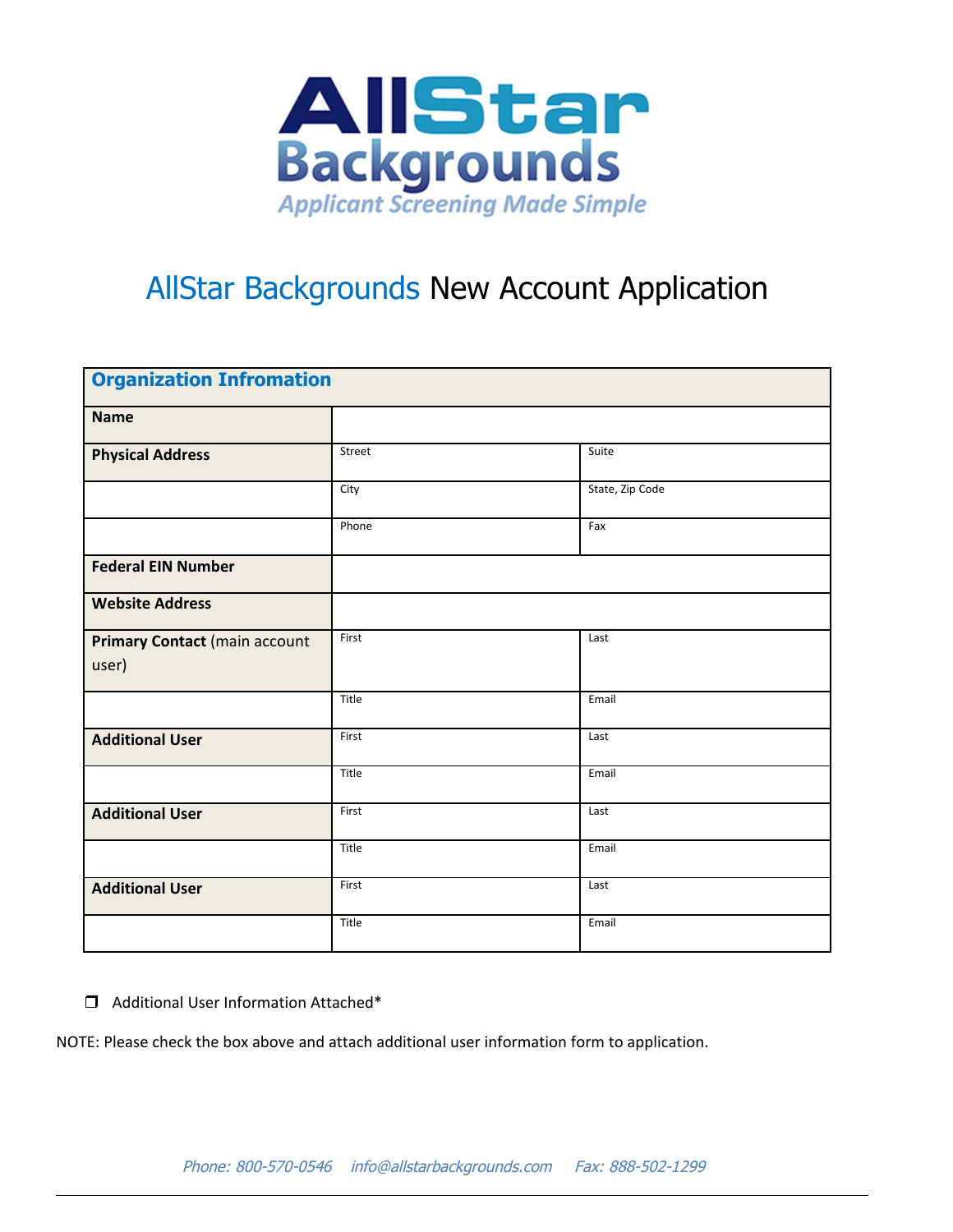

| <b>Billing Information</b> |        |                 |
|----------------------------|--------|-----------------|
| <b>Contact Name</b>        |        |                 |
| <b>Billing Address</b>     | Street | Suite           |
|                            | City   | State, Zip Code |
|                            | Phone  | Fax             |

| <b>Payment Information</b>  |                                                                                     |                                                                                                                                                                                 |            |
|-----------------------------|-------------------------------------------------------------------------------------|---------------------------------------------------------------------------------------------------------------------------------------------------------------------------------|------------|
| <b>Major Credit Card</b>    | Mastercard<br>⊓                                                                     |                                                                                                                                                                                 |            |
|                             | Visa<br>⊓                                                                           |                                                                                                                                                                                 |            |
|                             | Amex                                                                                |                                                                                                                                                                                 |            |
|                             | Discover                                                                            |                                                                                                                                                                                 |            |
|                             | <b>Card Number</b>                                                                  | Expiration                                                                                                                                                                      | <b>CVV</b> |
| <b>Billing Address</b>      | Street                                                                              | Suite                                                                                                                                                                           |            |
|                             | City                                                                                | State, Zip Code                                                                                                                                                                 |            |
|                             | Phone                                                                               | Fax                                                                                                                                                                             |            |
| <b>AllStar Credit Terms</b> | Net 15 (30 days<br>$\Box$<br>evaluation)<br>Net 30 (60 day<br>$\Box$<br>evaluation) | Credit Terms are applicable<br>only if anticipated monthly<br>billing is determined to exceed<br>\$500 monthly. Credit terms<br>are granted after 30 and 90<br>day evaluations. |            |

| <b>Authorization</b> |           |      |
|----------------------|-----------|------|
| Print Name           | Signature | Date |